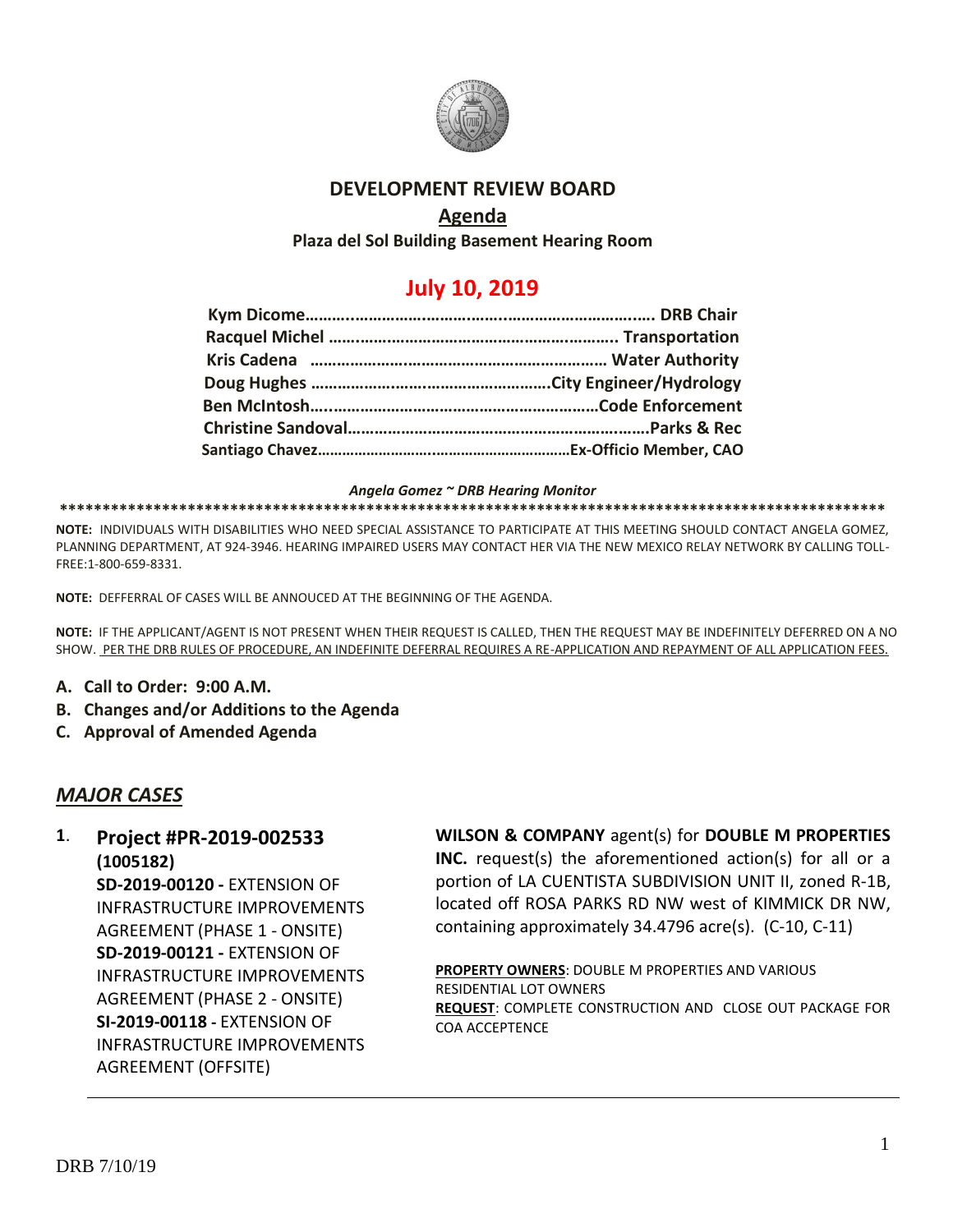**2. Project #PR-2018-001916 SD-2019-00119 -** EXTENSION OF PRELIMINARY PLAT

**BOHANNAN HUSTON INC.** agent(s) for **PULTE DEVELOPMENT OF NEW MEXICO, INC.** request(s) the aforementioned action(s) for all or a portion of TRACTS N-2- B-1, N-2-B-2 AND N-2-C-1 WATERSHED SUBDIVISION (DEL WEBB AT MIREHAVEN PHASE 3 + 4), zoned PC, located off MIREHAVEN PKWY NW west of TIERRA PINTADA BLVD NW, containing approximately 61.84 acre(s). (H-8)

**PROPERTY OWNERS**: PULTE HOMES AND VARIOUS RESDIENTIAL LOT OWNERS **REQUEST**: EXTENSION OF THE PRELIMINARY PLAT

| 3. | Project #PR-2019-002239<br>SD-2019-00174 - SITE PLAN AMENDMENT | CENTURY SIGN BUILDERS agent(s) for PRESBYTERIAN<br><b>HEALTHCARE FOUNDATION</b> request(s) the aforementioned<br>action(s) for all or a portion of LOT 2A PLAT of LOTS 1-A<br>AND 2-A (REPLAT OF LOTS 1 THRU 5) PASEO MARKETPLACE,<br>zoned MX-M, located at the SEC of PASEO DEL NORTE and<br>SAN PEDRO DR NE, zoned MX-M, located at 6400 PASEO<br>DEL NORTE NE, containing approximately 2.6605 acre(s).<br>$(D-18)$<br><b>PROPERTY OWNERS: PRESBYTERIAN HEALTHCARE SERVICES</b><br><b>REQUEST: AMEND SITE PLAN FOR ADDITIONAL/REVISED SIGNS</b> |
|----|----------------------------------------------------------------|-----------------------------------------------------------------------------------------------------------------------------------------------------------------------------------------------------------------------------------------------------------------------------------------------------------------------------------------------------------------------------------------------------------------------------------------------------------------------------------------------------------------------------------------------------|
| 4. | Project #PR-2019-001584<br>SD-2019-00177 - SITE PLAN AMENDMENT | <b>CENTURY SIGN BUILDERS</b> agent(s) for <b>PRESBYTERIAN</b><br>HEALTHCARE FOUNDATION request(s) the aforementioned<br>action(s) for all or a portion of LOTS 3-A of PLAT OF LOTS 3-<br>A AND 3-B COORS VILLAGE SUBDIVISION, zoned MX-L,<br>located at the SWC of ST. JOSEPH'S PLACE NW and COORS<br>BLVD NW, containing approximately 26.5 acre(s). (F-11)<br>PROPERTY OWNERS: OXBOW TOWN CENTER LLC NM CO/THOMAS<br><b>KELEHER</b><br>REQUEST: AMEND SITE PLAN FOR RELOCATION/INCREASE IN SIZE OF<br><b>SIGNS</b>                                |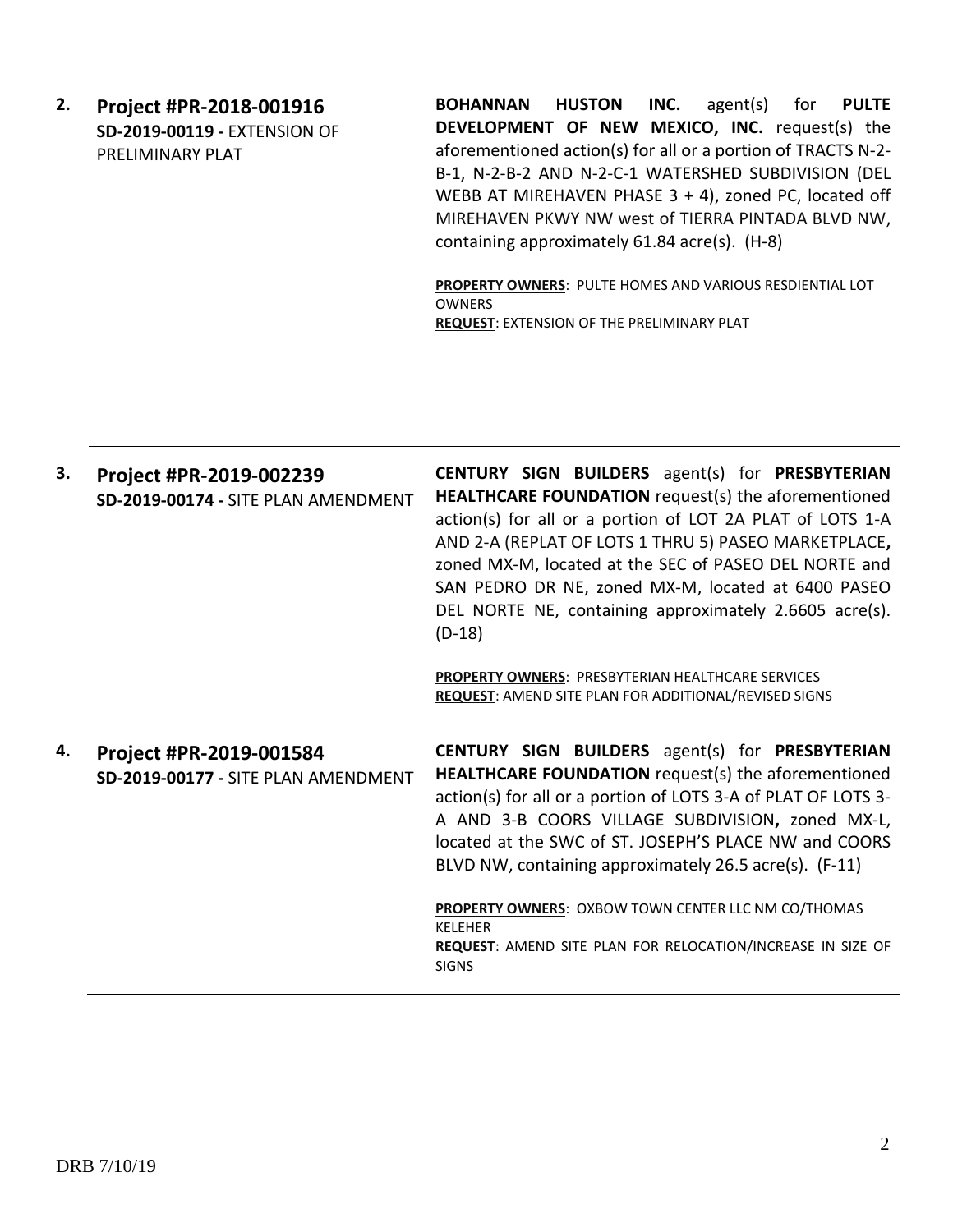**5. Project #PR-2019-002423 SI-2019-00130** - SITE PLAN **SCOTT ANDERSON** agent(s) for **JIM ACHEN** request(s) the aforementioned action(s) for all or a portion of LOT 11, BLOCK 29, NORTH ALBUQUERQUE ACRES TRACT A UNIT B, zoned NR-BP, located at 6504 ALAMEDA BLVD NE, west of LOUISIANA BLVD NE, containing approximately 0.89acre(s). (C-18) *[Deferred from 6/12/19]*

> **PROPERTY OWNERS**: ACHEN JAMES R TRUSTEE ACHEN FAMILY RVT **REQUEST**: SITE PLAN FOR A 8,125 SF WAREHOUSE/OFFICE BUILDING

**6. Project #PR-2019-001951 SD-2019-00097 –** PRELIMINARY PLAT

**WAYJOHN SURVEYING, INC.** agent(s) for **GODORI INVESTMENTS LLC,** request(s) the aforementioned action(s) for all or a portion of LOT 11N, BLOCK 11, GUTIERREZ--OFIMIANO J LOWER TERRACE SUBDIVISION**,**  zoned MX-M, located at 4516 WYOMING BLVD NE north of MONTOGOMERY BLVD NE, containing approximately 1.2392 acre(s). (F-19) *[Deferred from 6/5/19]*

**PROPERTY OWNERS**: GODORI INVESTMENTS LLC **REQUEST**: CREATE 2 LOTS FROM ONE EXISTING LOT AND MAJOR INFRASTRUCTURE IMPROVEMENTS

**7. Project #1011598 18DRB-70137** - VACATION OF PUBLIC RIGHT-OF-WAY **18DRB-70138** - SIDEWALK VARIANCE **18DRB-70139** - SUBDIVISION DESIGN VARIANCE FROM MINIMUM DPM **STANDARDS 18DRB-70140** - PRELIMINARY/ FINAL PLAT

**BOB KEERAN,** request(s) the aforementioned action(s) for all or a portion of lot(s) 17 & 18, Block(s) 4, Tract(s) 3, NORTH ALBQ ACRES Unit 3, zoned PD (RD/5DUA), located on VENTURA ST NE between SIGNAL AVE NE and ALAMEDA BLVD NE, containing approximately 2 acre(s). (C-20) *[Deferred from 5/16/18, 6/13/18, 7/18/18/, 8/8/18, 9/12/18, 10/24/18, 12/5/18, 12/19/18, 1/9/19, 1/23/19, 2/13/19, 2/27/19, 3/20/19, 4/17/19, 4/24/19, 6/5/19].*

**8. Project #PR-2019-002333 SD-2019-00104 -** PRELIMINARY PLAT **DON BRIGGS PE** agent(s) for **JOHN LOWE** request(s) the aforementioned action(s) for all or a portion of Lots 11A and 12A**,** PARADISE HILLS INVESTMENT PROPERTIES UNIT 1**,** zoned M-XL, located at 5512/5516 BULGO AVE NW, west of JUSTIN DRIVE NW and east of LYONS BLVD NW, containing approximately 1.4123 acre(s). (B-11)*[Deferred from 6/19/19]*

> **PROPERTY OWNERS**: BUGLO PROPERTIES **REQUEST**: CONSOLIDATE 2 LOTS INTO 1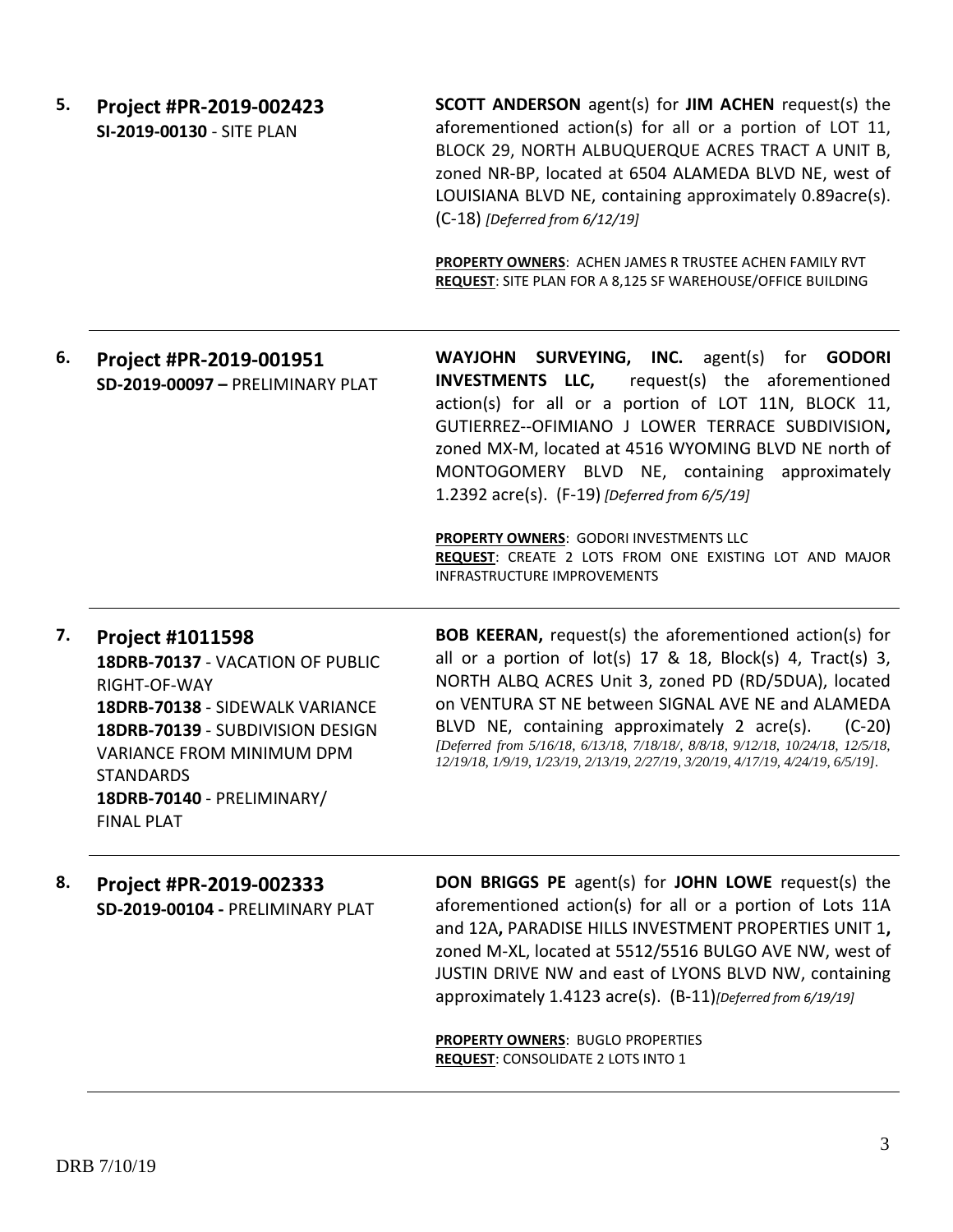| 9.  | Project #PR-2019-002042<br>(1002822, 1001450)<br>SD-2019-00109 - PRELIMINARY PLAT                                                | MARK GOODWIN & ASSOCIATES, PA agent(s) for SOLARE<br><b>COLLEGIATE FOUNDATION</b> request(s) the aforementioned<br>action(s) for all or a portion of TRACTS 12-B-1, BULK LAND<br>PLAT FOR EL RANCHO GRANDE UNIT 1, zoned MX-M,<br>located at the NWC of GIBSON BLVD SW AND BARBADOS<br>AVE SW, containing approximately 10.9992 acre(s). (M-<br>$9$ [Deferred from 6/19/19]<br>PROPERTY OWNERS: SOUTH BAY INVESTMENTS<br><b>REQUEST: SUBDIVIDE 1 TRACT INTO 2</b>                                                                                                                                                                                                                                                                                                                |
|-----|----------------------------------------------------------------------------------------------------------------------------------|----------------------------------------------------------------------------------------------------------------------------------------------------------------------------------------------------------------------------------------------------------------------------------------------------------------------------------------------------------------------------------------------------------------------------------------------------------------------------------------------------------------------------------------------------------------------------------------------------------------------------------------------------------------------------------------------------------------------------------------------------------------------------------|
| 10. | Project #PR-2018-001361<br>(1000845, 1006833)<br>SI-2019-00106 - SITE PLAN                                                       | TIERRA WEST LLC agent(s) for BEN E. KEITH COMPANY<br>request(s) the aforementioned action(s) for all or a portion<br>of LOT 1A BULK LAND PLAT of LOT 1-A UNSER TOWNE<br>CROSSING, zoned NR-BP, located at UNSER BLVD NW<br>between LOS VOLCANES RD NW and GALLATIN PL NW,<br>containing approximately 50.35 acre(s). (J-9, J-10)[Deferred<br>from 5/8/19, 6/5/19, 6/19/19]<br>PROPERTY OWNERS: BEN E. KEITH & SWIRE PACIFIC HOLDINGS INC<br>DBA COCA COLA USA<br><b>REQUEST:</b> SITE PLAN FOR A DISTRIBUTION FACILITY                                                                                                                                                                                                                                                           |
|     | 11. Project #PR-2019-001579<br>SI-2019-00164 - SITE PLAN<br>SI-2019-00183 -- SITE PLAN<br>SI-2019-00114 - PRELIMINARY/FINAL PLAT | HUITT ZOLLARS, INC. agent(s) for WINROCK PARTNERS,<br>LLC request(s) the aforementioned action(s) for all or a<br>portion of PARCEL A-1-A-1-B SUBD PLAT TRS A-1-A-1-A & A-<br>1-A-1-B WINROCK CENTER ADDN, PARCEL A-2 AND A-3<br>PLAT OF PARCELS A-1 THRU A-3 & PARCEL C-2A WINROCK<br>CENTER ADDN + PARCEL C-2A1 SUBD PLAT PARCEL C-2A1 &<br>C-2A2 WINROCK CENTER ADDN, PARCEL E1A WINROCK<br>CENTER ADDITION, PARCEL D1A WINROCK CENTER ADDN<br>REPLAT OF PARCEL D1 WINROCK CENTER ADDN AND<br>PARCEL A-1-A-1-A-1-A WINROCK CENTER ADDITION, zoned<br>MX-H, located at 2100 LOUISIANA BLVD NE, containing<br>approximately 83.00 acre(s). (J-19) [Deferred from 6/26/19]<br>PROPERTY OWNERS: WINROCK C/O DILLARDS<br>REQUEST: DRB SITE PLAN FOR ROADWAY B AND MASTER SITE PLAN |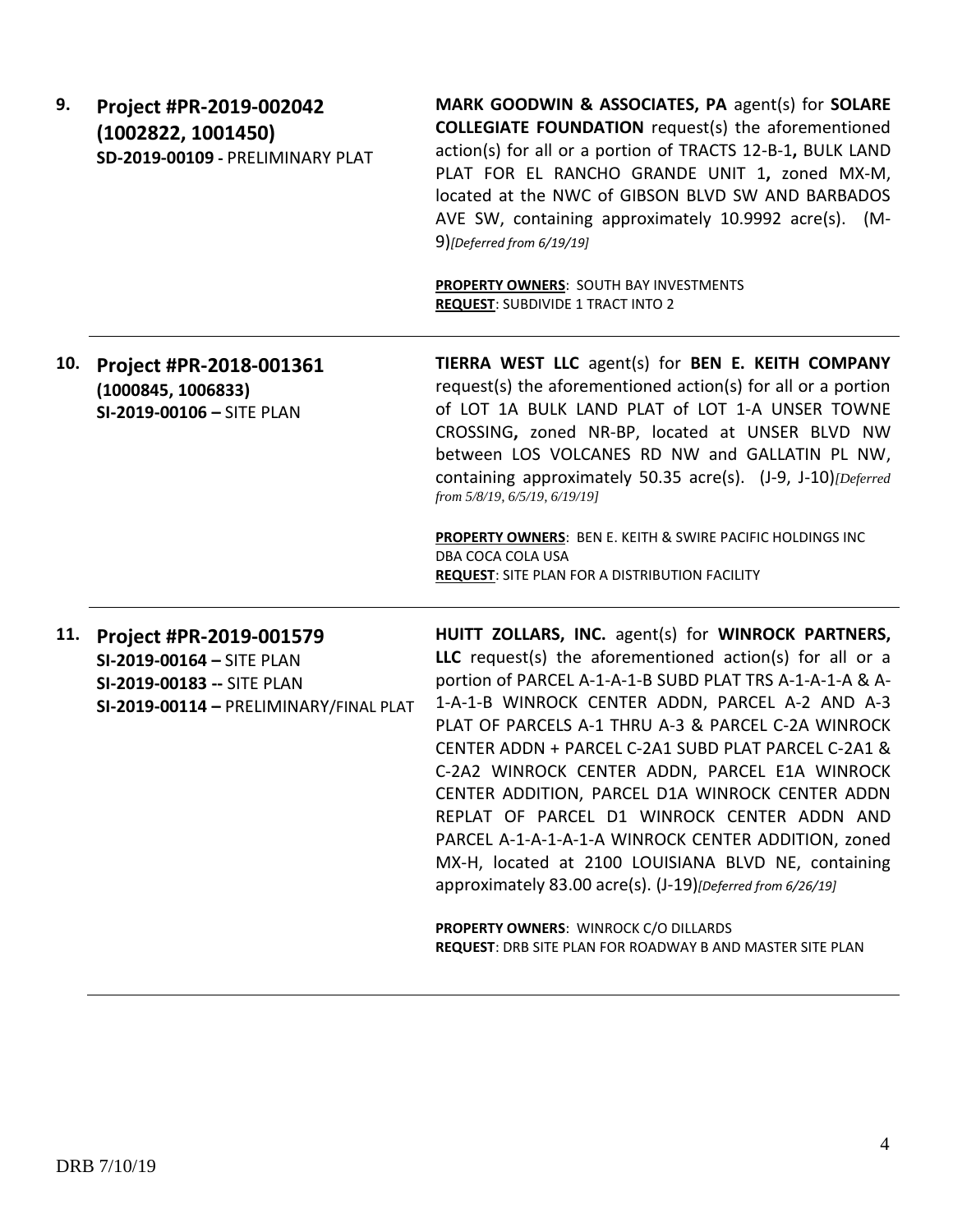| 12. | Project #PR-2019-002402<br>SD-2019-00111 - PRELIMINARY PLAT<br>SD-2019-00112 - VACATION OF PUBLIC<br>EASEMENT<br>SD-2019-00116 - FINAL PLAT | <b>HUSTON</b><br>INC.<br>agent(s)<br>for<br><b>BOHANNAN</b><br>TITAN<br><b>DEVELOPMENT</b> request(s) the aforementioned action(s) for<br>all or a portion of TRACT 11 PLAT OF TRACTS 11 THRU 12<br>AVALON SUBDIVISION UNIT 5, zoned NR-BP, located at the<br>NEC of BLUEWATER RD NW and 98TH STREET NW,<br>containing approximately 16.6729 acre(s). (K-9) [Deferred from<br>6/26/19<br>PROPERTY OWNERS: 98 <sup>th</sup> AND 1-40 LAND LLC<br>REQUEST: VACATE A PUBLIC UTLITY EASEMENT AND REPLAT INTO TWO<br><b>TRACTS</b> |
|-----|---------------------------------------------------------------------------------------------------------------------------------------------|-------------------------------------------------------------------------------------------------------------------------------------------------------------------------------------------------------------------------------------------------------------------------------------------------------------------------------------------------------------------------------------------------------------------------------------------------------------------------------------------------------------------------------|
| 13. | Project #PR-2019-002485<br>SD-2019-00110 - VACATION OF PUBLIC<br><b>RIGHT OF WAY</b>                                                        | WILSON & COMPANY agent(s) for APS request(s) the<br>aforementioned action(s) for all or a portion of SAN MATEO<br>PLACE located south of CUTLER AVE NE and north of I-40,<br>containing approximately 15,489 SF/.3638 acre(s).<br>(K-<br>$9)$ [Deferred from 6/26/19]                                                                                                                                                                                                                                                         |
|     |                                                                                                                                             |                                                                                                                                                                                                                                                                                                                                                                                                                                                                                                                               |

**PROPERTY OWNERS**: CITY OF ALBUQUERQUE **REQUEST**: VACATION OF A PORTION OF SAN MATEO PL NE R/W

### *MINOR CASES*

**14. Project #PR-2019-002519 SD-2019-00122 – PRELIMINARY/FINAL PLAT**

**JAG PLANNING AND ZONING, LLC** agent(s) for **PORFIE O. MALDONADO** request(s) the aforementioned action(s) for all or a portion of LOTS 1-A AND 2-A, BLOCK A, ANDERSON & THAXTON'S REPLAT OF A PORTION OF TORREON ADDITION, zoned NR-C, located at 801 & 813 GIBSON BLVD SE, east of EDITH BLVD SE and west of I-40, containing approximately 0.7346 acre(s). (L-14)

**PROPERTY OWNERS**: MALDONADO PORFIE O & LESLIE A **REQUEST**: LOT LINE ADJUSTMENT

## *SKETCH PLAT*